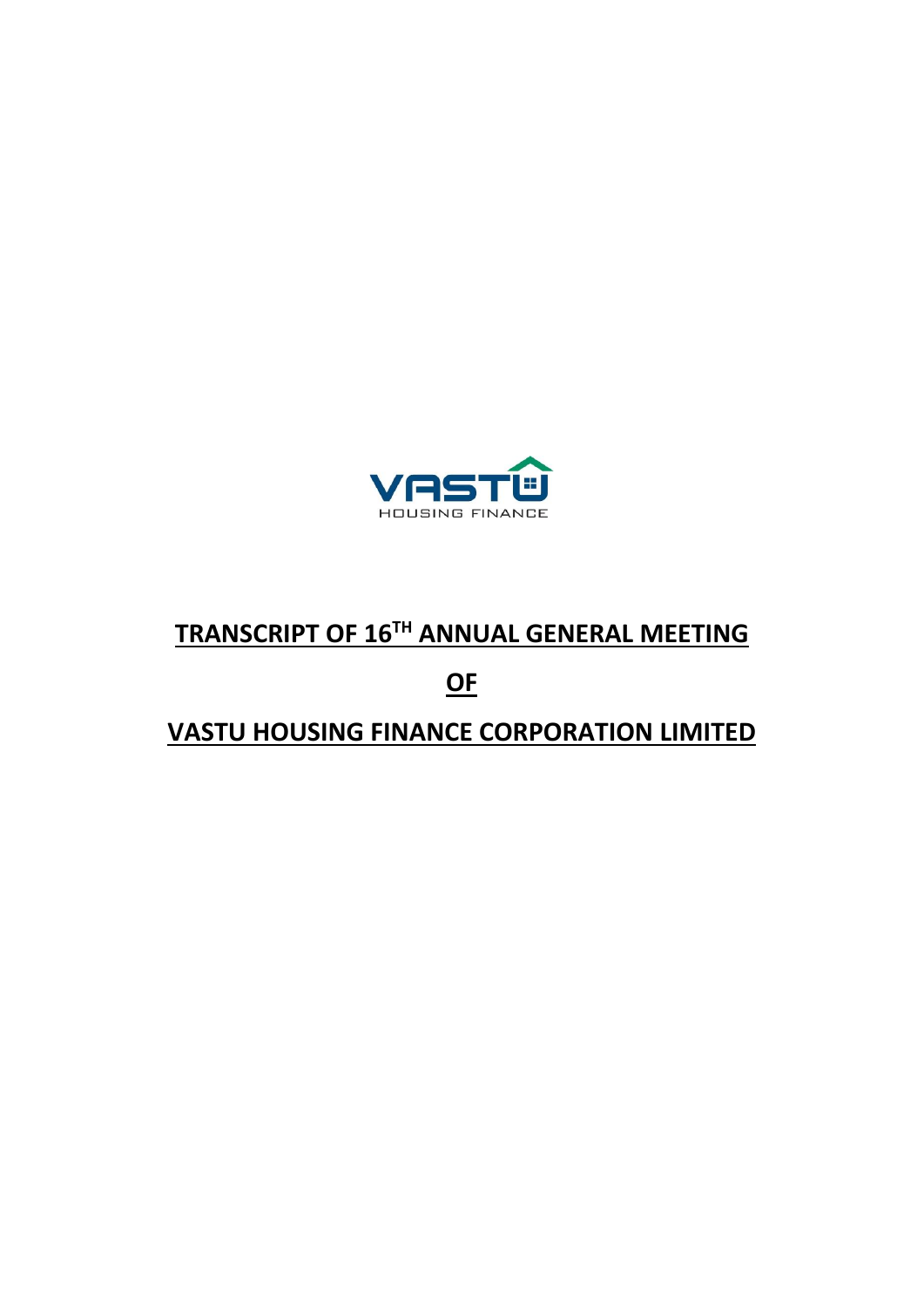

#### **VHFCL 2020 – 16TH ANNUAL GENERAL MEETING**

#### **Chairperson, Renuka Ramnath's opening speech:**

Good evening everyone. I am Renuka Ramnath, Chairperson of Vastu. I am very happy to have the 16<sup>th</sup> Annual General Meeting of this Company today, the 28<sup>th</sup> of July 2020. As the quorum is present, I now formally open our 16<sup>th</sup> Annual General Meeting. In addition to the Directors and Shareholders of the Company, Mr. Vikas Kumar, representative of Statutory Auditor, Mr. Pradeep Purwar, Secretarial Auditor, Mr. Sujay Patil, Chief Risk and Analytics Officer, Mr. Mahadevan Iyer, Chief Financial Officer and Ms. Pallavi Bhambere, Company Secretary are also present in today's meeting.

Before we begin proceedings, I would like to welcome all of you and thank you for joining this meeting, which we're conducting through Video Conference given the restrictions arising from the COVID-19 pandemic. We hope that members did not face any trouble in joining today's meeting. Members can listen to the meeting, view the slides and ask online questions relating to the Agenda items.

I now request all the Directors to introduce themselves by stating their name and location from where they are attending the meeting and confirming that they have received notice of this meeting along with supporting documents.

The Directors then confirmed their name, location and that they have received notice of this meeting along with supporting documents and that no one other than the Director was attending or had access to the proceedings of the meeting at the location indicated.

\_\_\_\_\_\_\_\_\_\_\_\_\_\_\_\_\_\_\_\_\_\_\_\_\_\_\_\_\_\_\_\_\_\_\_\_\_\_\_\_\_\_\_\_\_\_\_\_\_\_\_\_\_\_\_\_\_\_\_\_\_\_\_\_\_\_\_\_\_\_\_\_\_\_\_\_\_\_\_\_\_

The Chairperson then continued that all the documents referred to in the Notice and Explanatory Statement are open for inspection by the members at the registered office of the Company on all working days during business hours and will also be available at the request of a member of the Company and that the Company had received authorized representations from 3 corporate bodies holding 4,88,02,290 Equity Shares aggregating to 94.13% of the paid-up share capital of the Company.

Register of Directors and Key Managerial Personnel and their Shareholding maintained under Section 170 of the Companies Act, 2013 as well as the Register of Contracts or Arrangements in which Directors are interested maintained under Section 189 of the Companies Act, 2013 will be made available for inspection at the request of the member.

The Annual Report for the Financial Year 2019-20 has been sent to all the members of the Company. The Auditors' Report on the Financial Statements and the Secretarial Audit Report for the Financial Year 2019-20 is not required to be read at the meeting as the Auditor's Report did not contain any qualification, observations or comments on financial transactions or matters which might have adverse remarks on the functioning of the Company.

The chairperson then requested that the notice of the meeting as circulated to the members is taken as read with the permission of the members present at the meeting.

### **VASTU HOUSING FINANCE CORPORATION LTD.**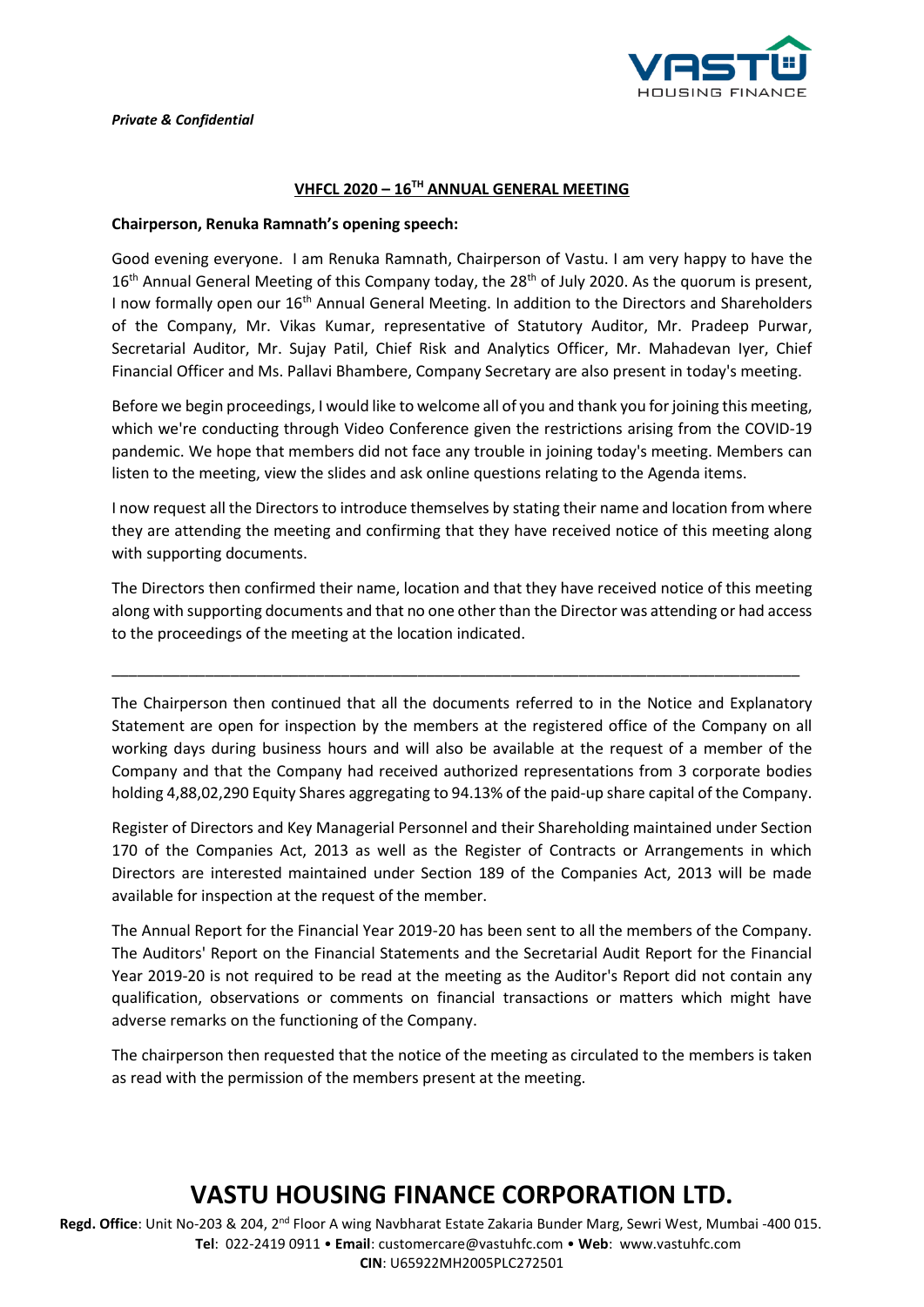

Members said "**permitted**".

The Chairperson then continued.

#### **Our agenda for today is now on the screen.**

**Item No. 1 -** Adoption of Consolidated and Standalone Audited Financial Statements of the Company for the financial year ended 31<sup>st</sup> March 2020 together with the Board's Report and Auditors' Report thereon;

The Statutory Auditors, T.R Chadha & Co. LLP and Secretarial Auditor, Pradeep Purwar & Associates have expressed an unqualified opinion in the respective audit reports for the Financial Year 2019- 2020. There were no qualifications, observations or adverse comments on financial statements and matters, which have any material bearing on the functioning of the Company. The financial statements of the Company including the Consolidated Financial Statements for the year ended March 31, 2020, including the reports of Board of Directors and Auditors, have already been provided to the members.

If members have any queries on this agenda item, they may raise the same.

There being no questions from the members, we can proceed for voting.

**"Mr. Natrajh Ramakrishna**- I propose the resolution.

**"Mr. Sujay Patil**- I second this resolution.

The Members approved the resolution by a show of hands.

**"Chairperson -** I hereby declare that this ordinary resolution No 1 has been unanimously passed by the members by way of show of hands.

\_\_\_\_\_\_\_\_\_\_\_\_\_\_\_\_\_\_\_\_\_\_\_\_\_\_\_\_\_\_\_\_\_\_\_\_\_\_\_\_\_\_\_\_\_\_\_\_\_\_\_\_\_\_\_\_\_\_\_\_\_\_\_\_\_\_\_\_\_\_\_\_\_\_\_\_\_\_\_\_\_\_

#### **"Chairperson -**

**Item No.2 -** Re-appointment of Ms. Renuka Ramnath (DIN: 00147182), Nominee Director who retires by rotation and being eligible offers herself for re-appointment.

Ms. Renuka Ramnath, Chairperson and Nominee Director of the Company would retire in accordance with the provisions of Companies Act, 2013 and being eligible, offered herself for re-election.

If members have any queries on this agenda item, they may raise the same.

There being no questions from the members, we proceed to propose the resolution.

**"Mr. Sudhir Variyar**- I propose the resolution.

**"Mr. Natrajh Ramakrishna**- I second the resolution.

The Members approved the resolution by show of hands.

**"Chairperson -** I hereby declare that ordinary resolution 2 has been unanimously passed by the members by way of a show of hands.

### **VASTU HOUSING FINANCE CORPORATION LTD.**

\_\_\_\_\_\_\_\_\_\_\_\_\_\_\_\_\_\_\_\_\_\_\_\_\_\_\_\_\_\_\_\_\_\_\_\_\_\_\_\_\_\_\_\_\_\_\_\_\_\_\_\_\_\_\_\_\_\_\_\_\_\_\_\_\_\_\_\_\_\_\_\_\_\_\_\_\_\_\_\_\_\_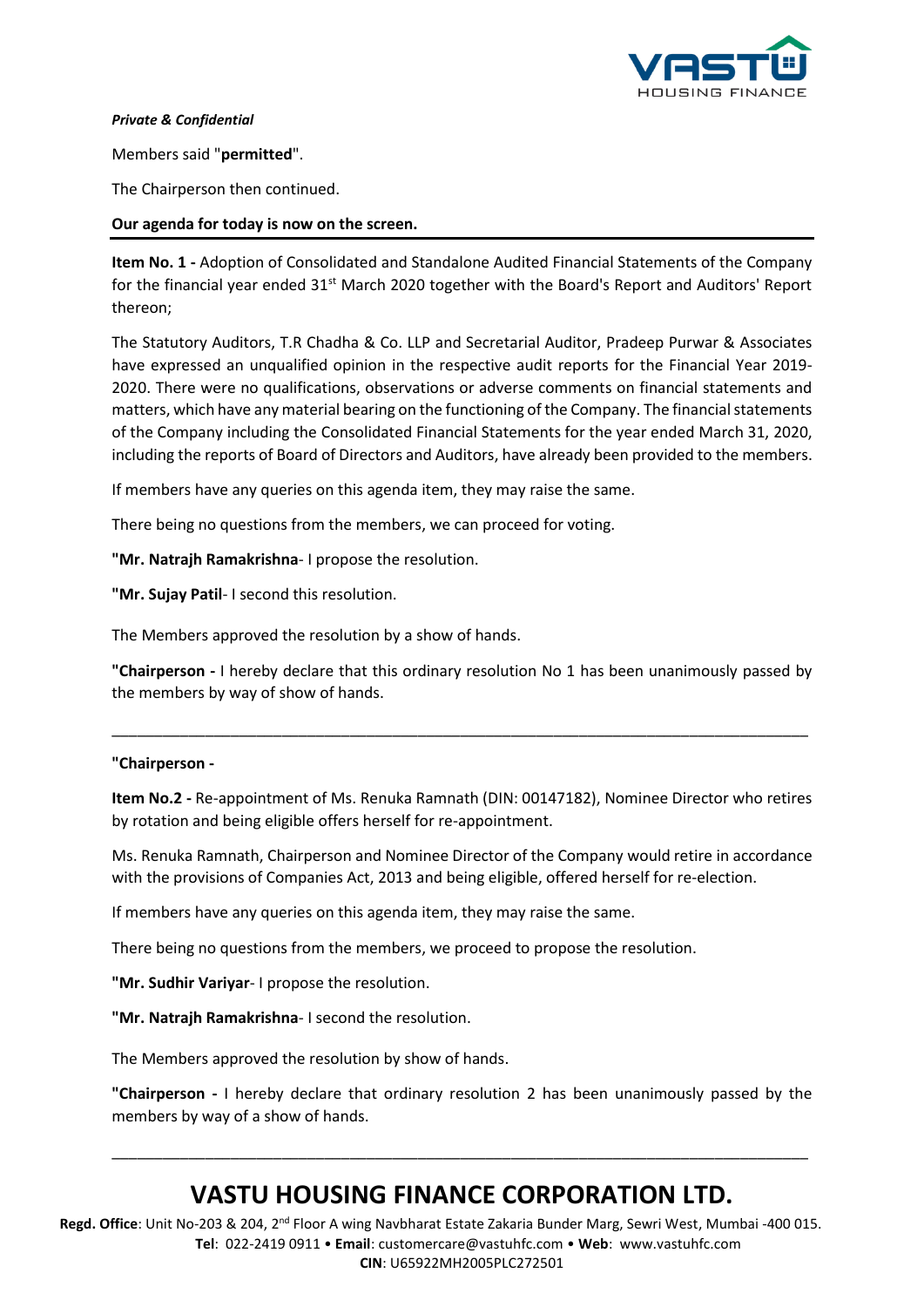

#### **"Chairperson"**

**Item No.3 -** Approval for infusion of Equity Share Capital of the Company up to USD 150 Million.

The Members are requested to note that the Board of Directors at their meeting held on  $23^{rd}$  July 2020, granted in-principle approval for raising further capital up to USD 150 million through the issue of equity shares for cash, in one or more tranches, to eligible investors as may be decided by the Board from time to time as per the provisions of the Companies Act, 2013 during a period of one year as aforesaid and authorizing the Board of Directors (or any duly constituted committee of the Board or such other authority as may be approved by the Board) of the Company to complete all the formalities in connection with the issue and allotment of Equity Shares.

The text of the resolution, along with the explanatory statements, is provided in the notice circulated to members.

If members have any queries on this agenda item, they may raise the same.

There being no questions from the members, we proceed to propose the resolution.

**"Mr. Natrajh Ramakrishna**- I propose the resolution.

**"Mr. Sujay Patil** - I second this resolution.

The Members approved the resolution by show of hands.

**"Chairperson -** I hereby declare that the special resolution 3 has been unanimously passed by the members by way of a show of hands.

\_\_\_\_\_\_\_\_\_\_\_\_\_\_\_\_\_\_\_\_\_\_\_\_\_\_\_\_\_\_\_\_\_\_\_\_\_\_\_\_\_\_\_\_\_\_\_\_\_\_\_\_\_\_\_\_\_\_\_\_\_\_\_\_\_\_\_\_\_\_\_\_\_\_\_\_\_\_\_\_\_\_

#### **"Chairperson"**

**Item No: 4 -** Approval for the appointment of Mr. Rajasekhara Reddy as an Independent Director for a term of five consecutive years.

Mr. Rajasekhara Reddy who was appointed as an Additional Director in the capacity of an Independent Director by the Board of Directors at their meeting held on 29<sup>th</sup> April 2020, is proposed to be appointed as an Independent Director of the Company for a period of five years up to 28<sup>th</sup> April, 2025 with the approval of members.

The text of the resolution, along with the explanatory statements, is provided in the notice circulated to members.

If members have any queries on this agenda item, they may raise the same.

There being no questions from the members, I hereby propose this Ordinary Resolution 4 for approval of shareholders by way of a show of hands.

"**Mr. Sujay Patil** - I second this resolution.

The Members approved the resolution by show of hands.

### **VASTU HOUSING FINANCE CORPORATION LTD.**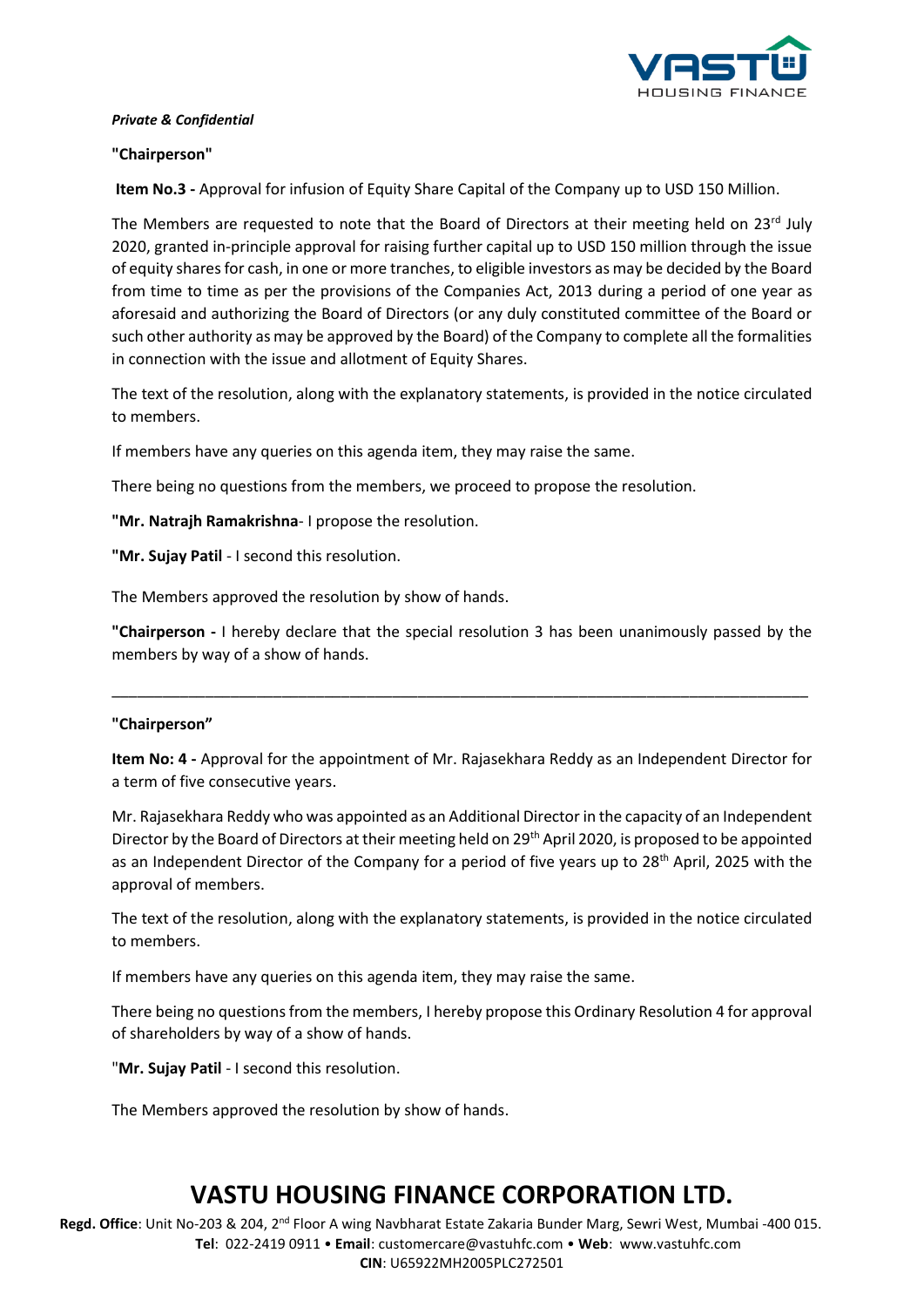

**"Chairperson -** I hereby declare that this Ordinary resolution 4 has been unanimously passed by the members by way of a show of hands.

\_\_\_\_\_\_\_\_\_\_\_\_\_\_\_\_\_\_\_\_\_\_\_\_\_\_\_\_\_\_\_\_\_\_\_\_\_\_\_\_\_\_\_\_\_\_\_\_\_\_\_\_\_\_\_\_\_\_\_\_\_\_\_\_\_\_\_\_\_\_\_\_\_\_\_\_\_\_\_\_\_\_

#### **"Chairperson"**

#### **Item No: 5**

Approval for an increase in remuneration of Mr. Sandeep Menon (DIN: 02032154), Managing Director

Based on the recommendation made by Board and Nomination and Remuneration Committee at their meetings held on 23<sup>rd</sup> July 2020, it is proposed to increase the remuneration to INR 2,02,23,000/-(Indian Rupees Two Crores Two Lakhs Twenty-Three Thousand only) and One-time performance incentive of INR 1,87,25,000/- (Indian Rupees One Crore Eighty-Seven Lakhs Twenty-Five Thousand Only) be paid to Mr. Sandeep Menon, Managing Director of the Company. All other terms of appointment of Mr. Sandeep Menon as approved by the members at their meeting held on  $16<sup>th</sup>$  May 2018 shall remain unchanged.

The text of the resolution, along with the explanatory statements, is provided in the notice circulated to members.

If members have any queries on this agenda item, they may raise the same.

There being no questions from the members, we proceed to propose the resolution.

**"Mr. Natrajh Ramakrishna**- I propose the resolution.

**" Mr. Sujay Patil** - I second this resolution.

The Members approved the resolution by show of hands.

**"Chairperson" -** I hereby declare that the special resolution 5 has been unanimously passed by the members by way of a show of hands.

\_\_\_\_\_\_\_\_\_\_\_\_\_\_\_\_\_\_\_\_\_\_\_\_\_\_\_\_\_\_\_\_\_\_\_\_\_\_\_\_\_\_\_\_\_\_\_\_\_\_\_\_\_\_\_\_\_\_\_\_\_\_\_\_\_\_\_\_\_\_\_\_\_\_\_\_\_\_\_\_\_\_

#### **"Chairperson-**

**Item No: 6 -** Approval of Core Management Employees Stock Options Plan 2019 and grant of employee stock options to the key employees of the Company thereunder:

The Nomination and Remuneration Committee of the Board at its meeting held on 18<sup>th</sup> February 2020, approved and granted the 10,00,000 (Ten Lakhs) Employee Stock Options of the face value of INR 100/- each at a premium of INR 130/- each amounting to an exercise price of INR 230/- under the Core Management Employees Stock Option Plan 2019 ('CMESOP 2019') to Mr. Sandeep Menon subject to member's approval. The Company seeks approval of the Shareholders in respect of CMESOP 2019 and for grant of Stock Options to Mr. Sandeep Menon, Managing Director and any other permanent employee or Director of the Company ("Key Employee"), as may be decided by the Nomination and Remuneration Committee ('Committee') from time to time in due compliance with the Companies, Act, 2013.

Brief disclosures of the scheme have been provided in the Explanatory Statement 6.

### **VASTU HOUSING FINANCE CORPORATION LTD.**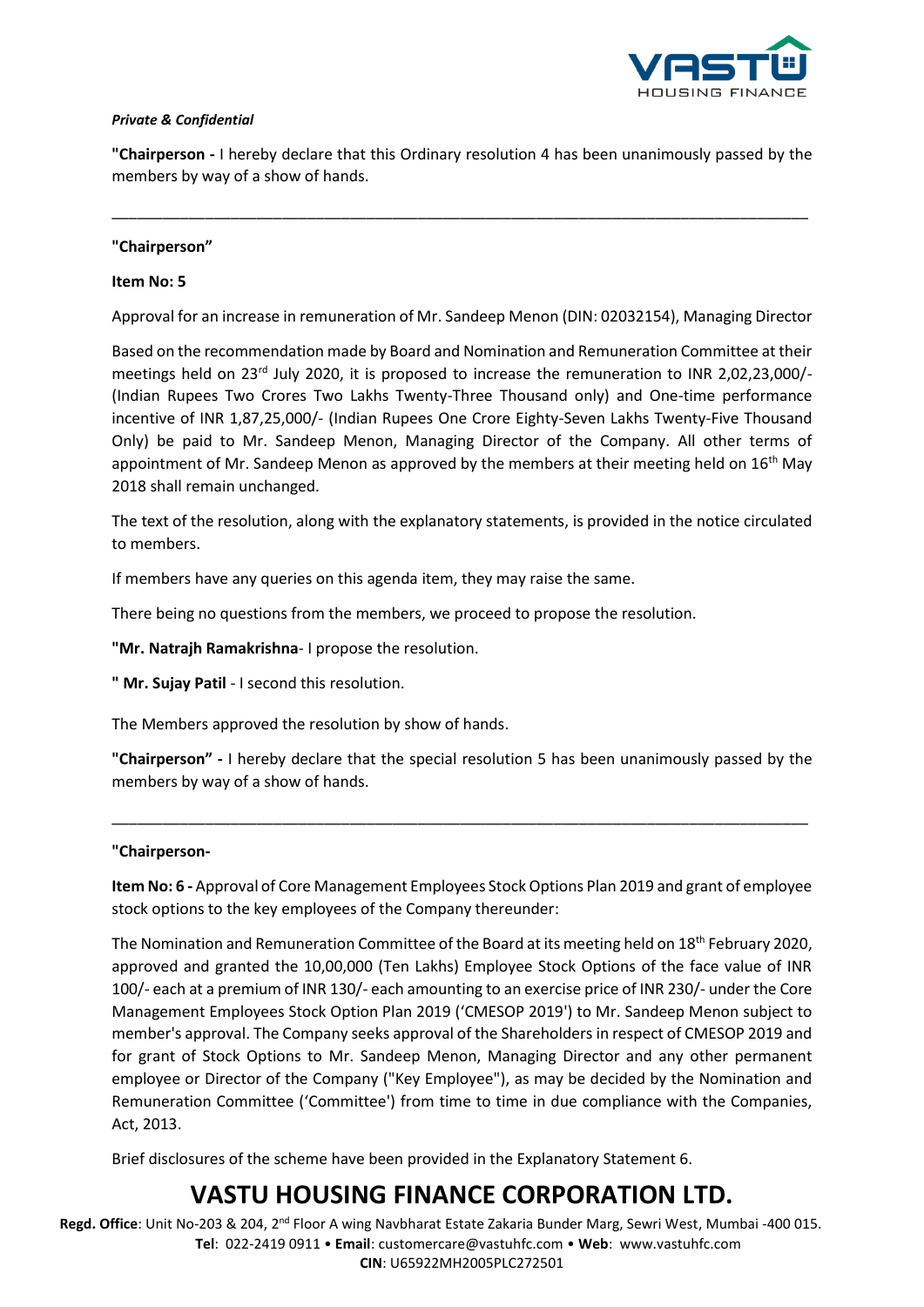

The text of the resolution, along with the explanatory statements, is provided in the notice circulated to members.

If members have any queries on this agenda item, they may raise the same.

There being no questions from the members, I hereby propose this Ordinary Resolution 6 for approval of shareholders by way of a show of hands.

"**Mr. Sujay Patil** - I second this resolution.

The Members approved the resolution by show of hands.

**"Chairperson -** I hereby declare that the special resolution 6 has been unanimously passed by the members by way of a show of hands.

\_\_\_\_\_\_\_\_\_\_\_\_\_\_\_\_\_\_\_\_\_\_\_\_\_\_\_\_\_\_\_\_\_\_\_\_\_\_\_\_\_\_\_\_\_\_\_\_\_\_\_\_\_\_\_\_\_\_\_\_\_\_\_\_\_\_\_\_\_\_\_\_\_\_\_\_\_\_\_\_\_\_

**"Chairperson" -**

**Item No: 7 -** Approval for grant of options under the Employee Stock Option Plan 2018 to the employees of Vastu Finserve India Private Limited, wholly-owned subsidiary

The Nomination and Remuneration Committee ("NRC") of the Company at its meeting held on 29<sup>th</sup> April, 2020 approved the modification of the "Employee Stock Option Plan 2018 - Scheme 1 (ESOP 2018 - Scheme 1) for the benefit of the present and future employees of the Company including its subsidiary companies, subject to approval of the members by way of passing a special resolution. The Company seeks members' approval for the issue of Stock Options to the Employees of Vastu Finserve India Private Limited, a wholly-owned subsidiary abbreviated as ("Finserve") as may be determined by the Nomination and Remuneration Committee of the Company.

Brief disclosures of the scheme have been provided in the Explanatory Statement 7.

The text of the resolution, along with the explanatory statements, is provided in the notice circulated to members.

If members have any queries on this agenda item, they may raise them now.

A detailed discussion was had.

Since there are no further queries, I hereby propose this special resolution 7 for approval of shareholders by way of a show of hands.

" **Mr. Natrajh Ramakrishna** – I second this resolution.

**"Chairperson-** I hereby declare that the special resolution 7 has been unanimously passed by the members by way of a show of hands.

\_\_\_\_\_\_\_\_\_\_\_\_\_\_\_\_\_\_\_\_\_\_\_\_\_\_\_\_\_\_\_\_\_\_\_\_\_\_\_\_\_\_\_\_\_\_\_\_\_\_\_\_\_\_\_\_\_\_\_\_\_\_\_\_\_\_\_\_\_\_\_\_\_\_\_\_\_\_\_\_\_\_

#### **"Chairperson"**

**Item No: 8 -** Approval for Private Placement of Non-Convertible Debentures and/or other Debt securities.

### **VASTU HOUSING FINANCE CORPORATION LTD.**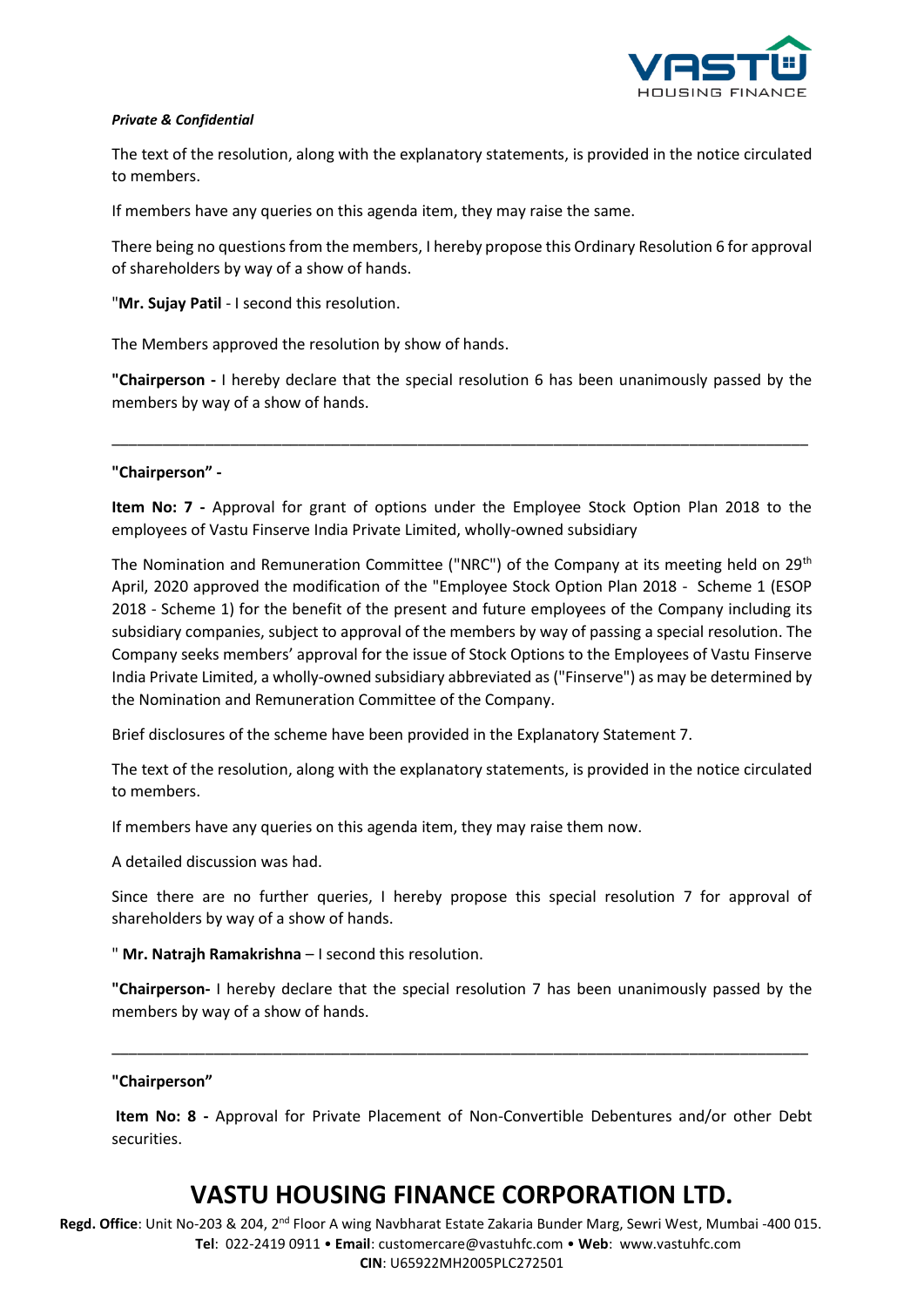

In order to provide the necessary flexibility of structuring the borrowings of the Company, it is proposed to borrow and raise by the issue of Unsecured / Secured Non-Convertible Debentures / Bonds ("Debt Instruments") on private placement basis, as may be appropriate and as specified in the approvals, from both Indian and International markets, up to an amount not exceeding INR 2,500 Crores under Sections 42 and 71 read with section 179 of the Companies Act, 2013. For Debt Instruments, it shall be sufficient if the Company passes an omnibus Special Resolution only once in a year for all the offers or invitation for such Debt Instruments during the year. Thus, such approval by way of a special resolution shall be valid for a period of one year starting from the date of the special resolution for all offers and invitations for such Debt Instruments to be made during the year.

The text of the resolution, along with the explanatory statements, is provided in the notice circulated to members.

If members have any queries on this agenda item, they may raise the same.

A detailed discussion was had.

Since there are no further queries, I hereby propose this special resolution 8 for approval of shareholders by way of a show of hands.

**"Mr. Natrajh Ramakrishna** – I second this resolution.

**"Chairperson -** I hereby declare that the special resolution 8 has been unanimously passed by the members by way of a show of hands.

\_\_\_\_\_\_\_\_\_\_\_\_\_\_\_\_\_\_\_\_\_\_\_\_\_\_\_\_\_\_\_\_\_\_\_\_\_\_\_\_\_\_\_\_\_\_\_\_\_\_\_\_\_\_\_\_\_\_\_\_\_\_\_\_\_\_\_\_\_\_\_\_\_\_\_\_\_\_\_\_\_\_

#### **"Chairperson**

**Item No: 9 -** Authority to make Investments under Section 186 of the Companies Act, 2013.

Based on the recommendation of the Board of Directors of the Company at their meeting held on 23<sup>rd</sup> July, 2020, it is proposed to obtain approval of members by way of a Special Resolution for making an investment(s) by way of subscription, purchase or otherwise, in securities of Vastu Finserve India Private Limited, the wholly-owned subsidiary of the Company or of any other body corporate; from time to time in one or more tranches, up to an aggregate amount not exceeding INR 5,00,00,00,000/- (Indian Rupees Five Hundred Crores only) outstanding at any time notwithstanding that outstanding investments are within limits prescribed under Section 186 of the Companies Act, 2013.

The text of the resolution, along with the explanatory statements, is provided in the notice circulated to members.

If members have any queries on this agenda item, they may raise the same.

There being no questions from the members, we proceed to propose the resolution.

**"Mr. Natrajh Ramakrishna** – I propose this resolution.

**"Chairperson-** I second the proposal and hereby declare that the special resolution 9 has been unanimously passed by the members by way of a show of hands.

### **VASTU HOUSING FINANCE CORPORATION LTD.**